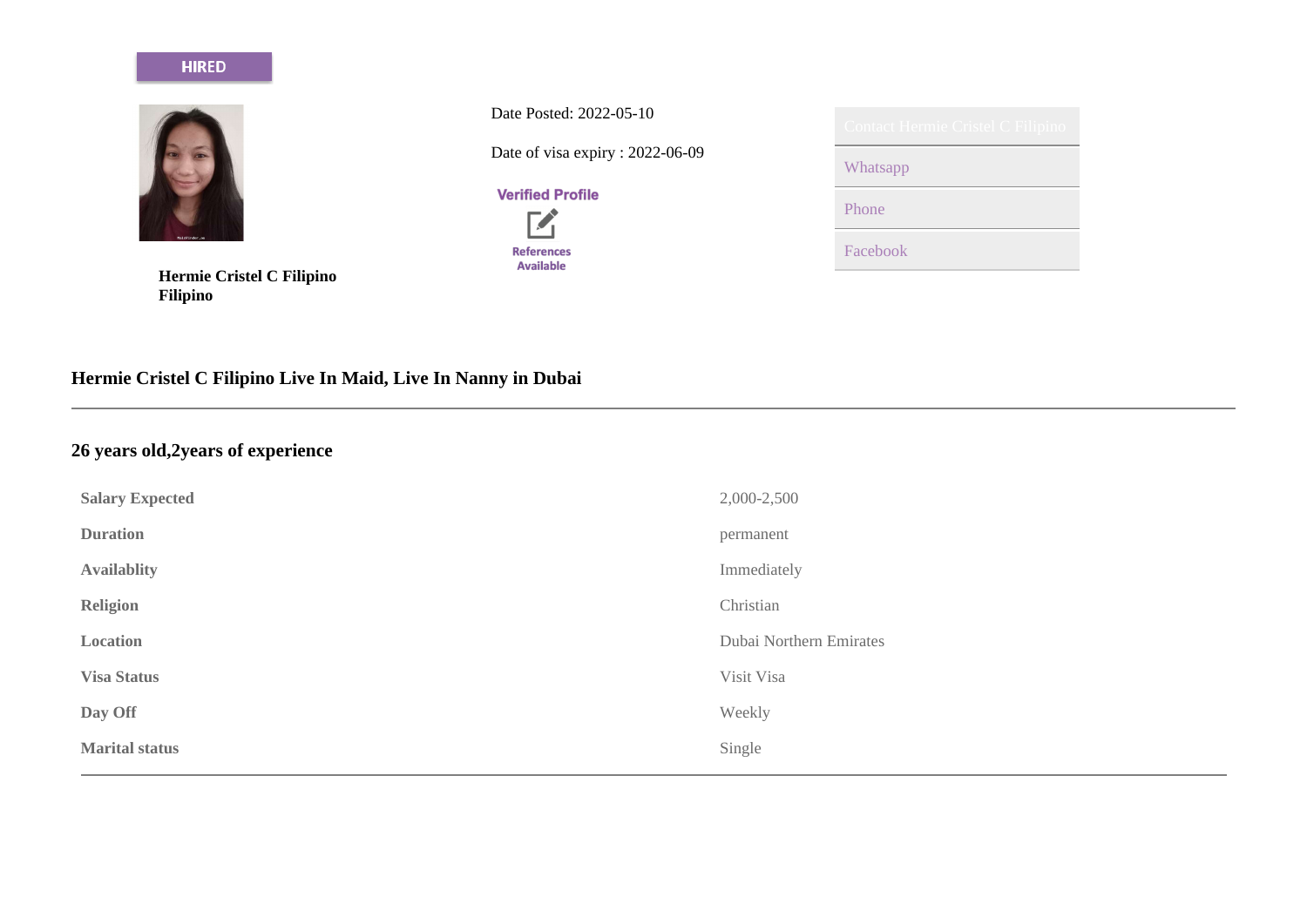#### **About Me**

Hermie Cristel can efficiently multitask inside the household at various levels and is always willing to take additional responsibility. She is staying in Discovery Gardens and is fully vaccinated. She prefer Friday off.

#### **Key Skills**

| Live In Maid |                                                        |  |
|--------------|--------------------------------------------------------|--|
|              | Assist In Kitchen   Nanny-child Care   Pet Care - Maid |  |

#### **Languages**

| <b>English</b><br>Fair |  |  |
|------------------------|--|--|
|                        |  |  |
| Tagalog<br>Excellent   |  |  |
|                        |  |  |
|                        |  |  |

#### **Employment History**

#### **Employer 1**

Date Started Date Ended Location Dubai and Lebanon Employer Profile Housemaid/Nanny Reason for leaving Finished Contract

#### Job Description

Lebanese Family for 2 years